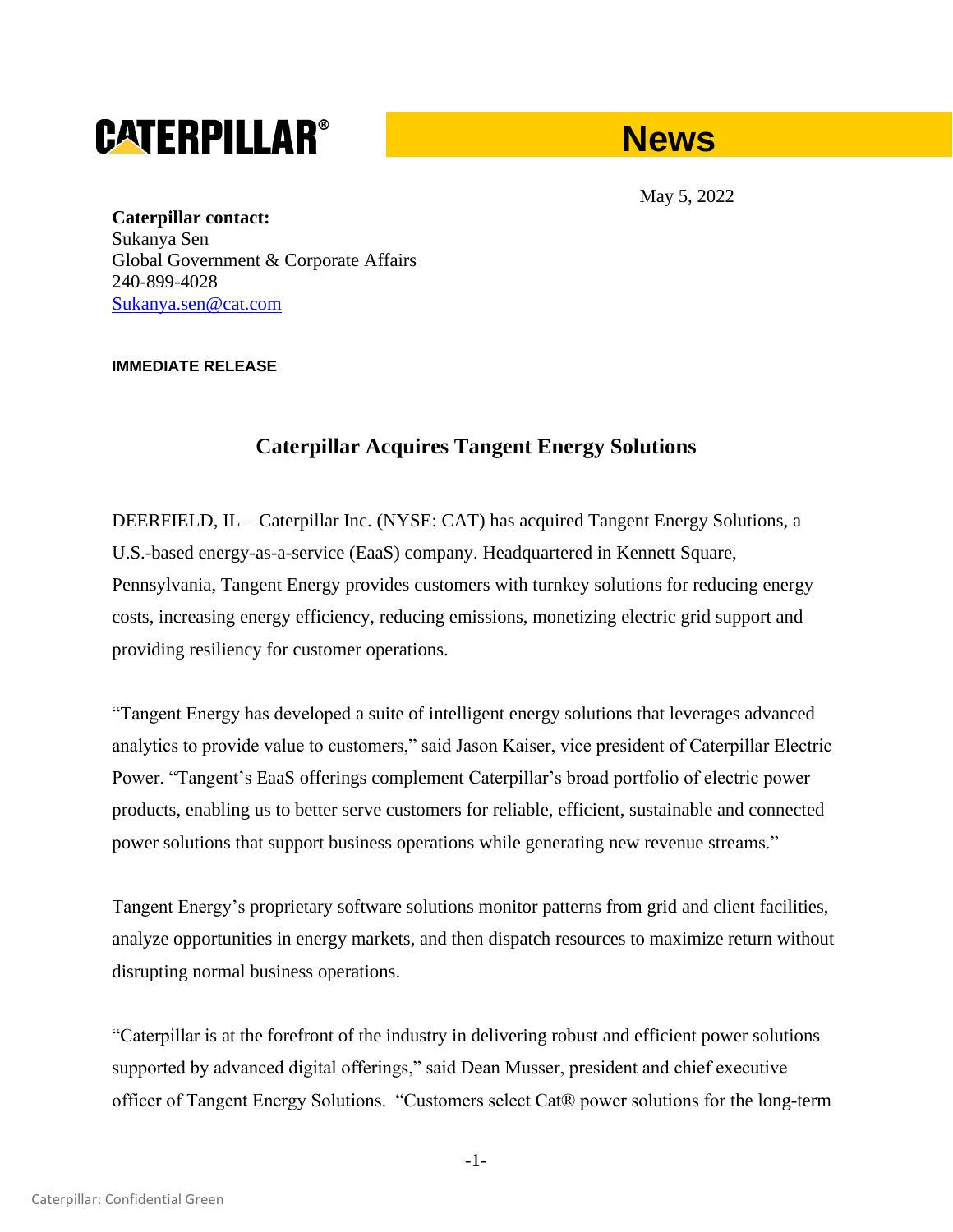return on investment, and we look forward to working together to help deliver additional value through the compelling combination of our cutting-edge technologies with the customer relationships established by Caterpillar and the Cat dealer network."

Tangent Energy Solutions will continue to offer services under the Tangent Energy brand and operate under Caterpillar's Electric Power Division.

# # #

### **About Caterpillar**

With 2021 sales and revenues of \$51.0 billion, Caterpillar Inc. is the world's leading manufacturer of construction and mining equipment, off-highway diesel and natural gas engines, industrial gas turbines and diesel-electric locomotives. For nearly 100 years, we've been helping customers build a better, more sustainable world and are committed and contributing to a reduced-carbon future. Our innovative products and services, backed by our global dealer network, provide exceptional value that helps customers succeed. Caterpillar does business on every continent, principally operating through three primary segments – Construction Industries, Resource Industries and Energy & Transportation – and providing financing and related services through our Financial Products segment. Visit us at caterpillar.com or join the conversation on our [social media channels.](https://www.caterpillar.com/en/news/social-media.html)

### **Forward-Looking Statements**

Certain statements in this press release relate to future events and expectations and are forward-looking statements within the meaning of the Private Securities Litigation Reform Act of 1995. Words such as "believe," "estimate," "will be," "will," "would," "expect," "anticipate," "plan," "forecast," "target," "guide," "project," "intend," "could," "should" or other similar words or expressions often identify forward-looking statements. All statements other than statements of historical fact are forward-looking statements, including, without limitation, statements regarding our outlook, projections, forecasts or trend descriptions. These statements do not guarantee future performance and speak only as of the date they are made, and we do not undertake to update our forward-looking statements.

Caterpillar's actual results may differ materially from those described or implied in our forward-looking statements based on a number of factors, including, but not limited to: (i) global and regional economic conditions and economic conditions in the industries we serve; (ii) commodity price changes, material price increases, fluctuations in demand for our products or significant shortages of material; (iii) government monetary or fiscal policies; (iv) political and economic risks, commercial instability and events beyond our control in the countries in which we operate; (v) international trade policies and their impact on demand for our products and our competitive position, including the imposition of new tariffs or changes in existing tariff rates; (vi) our ability to develop, produce and market quality products that meet our customers' needs; (vii) the impact of the highly competitive environment in which we operate on our sales and pricing; (viii) information technology security threats and computer crime; (ix) inventory management decisions and sourcing practices of our dealers and our OEM customers; (x) a failure to realize, or a delay in realizing, all of the anticipated benefits of our acquisitions, joint ventures or divestitures; (xi) union disputes or other employee relations issues; (xii) adverse effects of unexpected events; (xiii) disruptions or volatility in global financial markets limiting our sources of liquidity or the liquidity of our customers, dealers and suppliers; (xiv) failure to maintain our credit ratings and potential